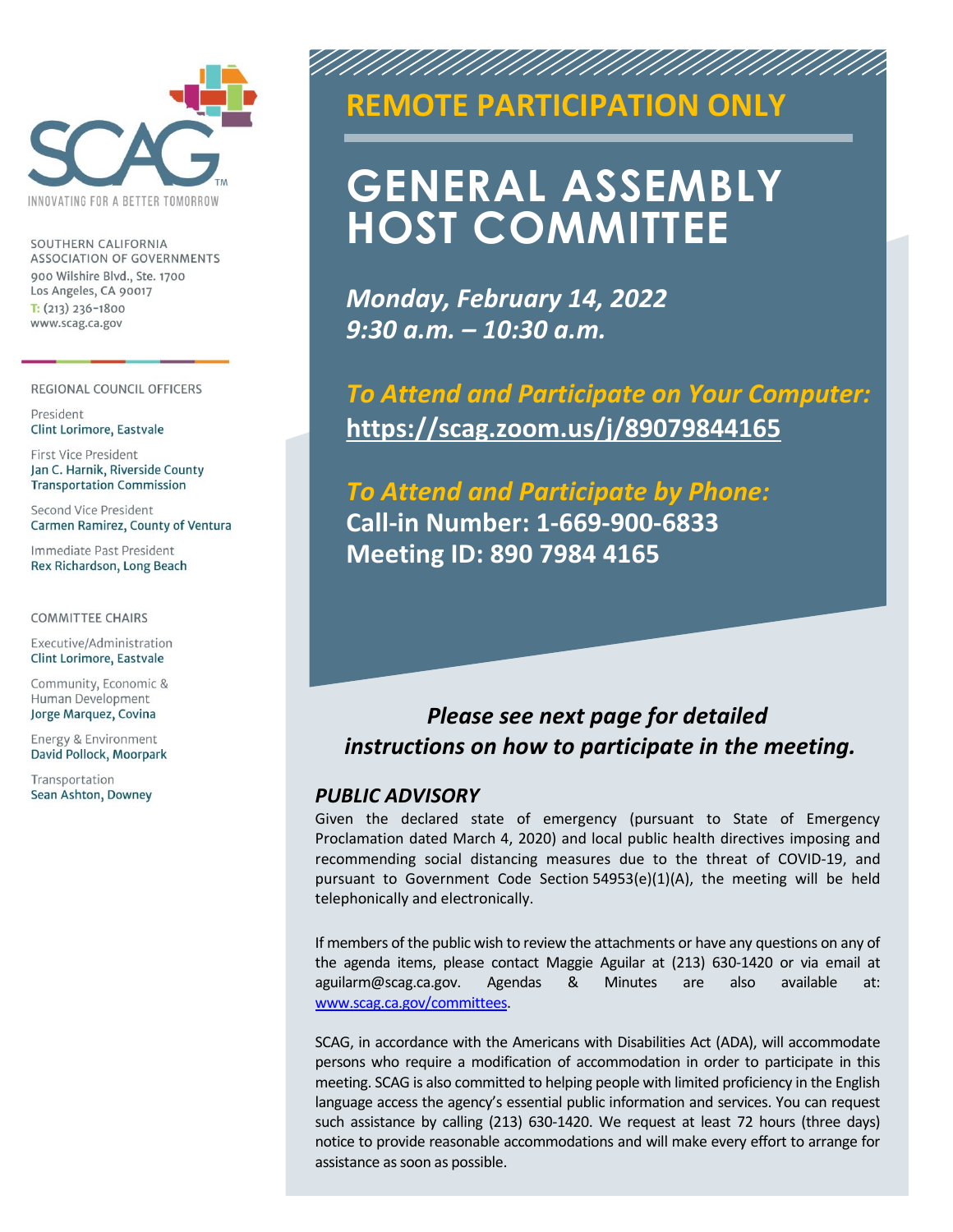

# **Instructions for Public Comments**

*You may submit public comments in two (2) ways:*

1. **In Writing: Submit written comments via email to:** [ePublicComment@scag.ca.gov](mailto:ePublicComment@scag.ca.gov) **by 5pm on Friday, February 11, 2022.** You are **not** required to submit public comments in writing or in advance of the meeting; this option is offered as a convenience should you desire not to provide comments in real time as described below.

All written comments received after 5pm on Friday, February 11, 2022 will be announced and included as part of the official record of the meeting.

2. **In Real Time:** If participating in real time via Zoom or phone, during the Public Comment Period (Matters Not on the Agenda) or at the time the item on the agenda for which you wish to speak is called, use the "raise hand" function on your computer or \*9 by phone and wait for SCAG staff to announce your name/phone number. SCAG staff will unmute your line when it is your turn to speak. Limit oral comments to 3 minutes, or as otherwise directed by the presiding officer. For purpose of providing public comment for items listed on the Consent Calendar, please indicate that you wish to speak when the Consent Calendar is called; items listed on the Consent Calendar will be acted on with one motion and there will be no separate discussion of these items unless a member of the legislative body so requests, in which event, the item will be considered separately.

If unable to connect by Zoom or phone and you wish to make a comment, you may submit written comments via email to: [ePublicComment@scag.ca.gov.](mailto:ePublicComment@scag.ca.gov)

*In accordance with SCAG's Regional Council Policy, Article VI, Section H and California Government Code Section 54957.9, if a SCAG meeting is "willfully interrupted" and the*  "orderly conduct of the meeting" becomes unfeasible, the presiding officer or the Chair *of the legislative body may order the removal of the individuals who are disrupting the meeting.*

To foster innovative regional solutions that improve the lives of Southern Californians through inclusive collaboration, visionary planning, regional advocacy, information sharing, and promoting best practices.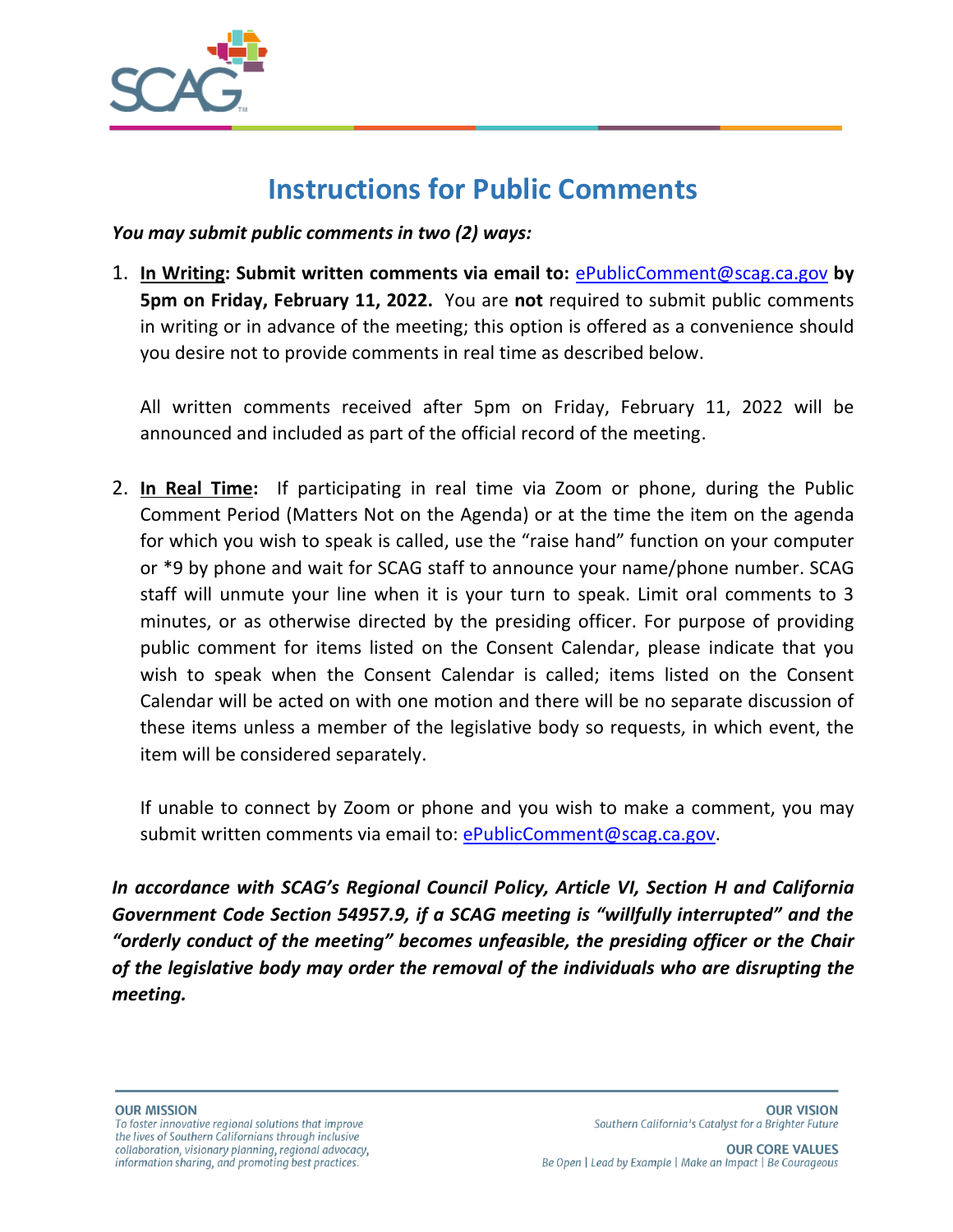

# **Instructions for Participating in the Meeting**

SCAG is providing multiple options to view or participate in the meeting:

#### **To Participate and Provide Verbal Comments on Your Computer**

- 1. Click the following link: <https://scag.zoom.us/j/89079844165>
- 2. If Zoom is not already installed on your computer, click "Download & Run Zoom" on the launch page and press "Run" when prompted by your browser. If Zoom has previously been installed on your computer, please allow a few moments for the application to launch automatically.
- 3. Select "Join Audio via Computer."
- 4. The virtual conference room will open. If you receive a message reading, "Please wait for the host to start this meeting," simply remain in the room until the meeting begins.
- 5. During the Public Comment Period (Matters Not on the Agenda) or at the time the item on the agenda for which you wish to speak is called (see note above regarding items on the Consent Calendar), use the "raise hand" function located in the participants' window and wait for SCAG staff to announce your name. SCAG staff will unmute your line when it is your turn to speak. Each speaker is limited to oral comments totaling 3 minutes for all matters, or as otherwise directed by the presiding officer.

#### **To Listen and Provide Verbal Comments by Phone**

- 1. Call **(669) 900-6833** to access the conference room. Given high call volumes recently experienced by Zoom, please continue dialing until you connect successfully.
- 2. Enter the **Meeting ID:** 890 7984 4165, followed by **#**.
- 3. Indicate that you are a participant by pressing **#** to continue.
- 4. You will hear audio of the meeting in progress. Remain on the line if the meeting has not yet started.
- 5. During the Public Comment Period (Matters Not on the Agenda) or at the time the item on the agenda for which you wish to speak is called (see note above regarding items on the Consent Calendar), press \*9 to add yourself to the queue and wait for SCAG staff to announce your name/phone number. SCAG staff will unmute your line when it is your turn to speak. Each speaker is limited to oral comments totaling 3 minutes for all matters, or as otherwise directed by the presiding officer.

#### **OUR MISSION**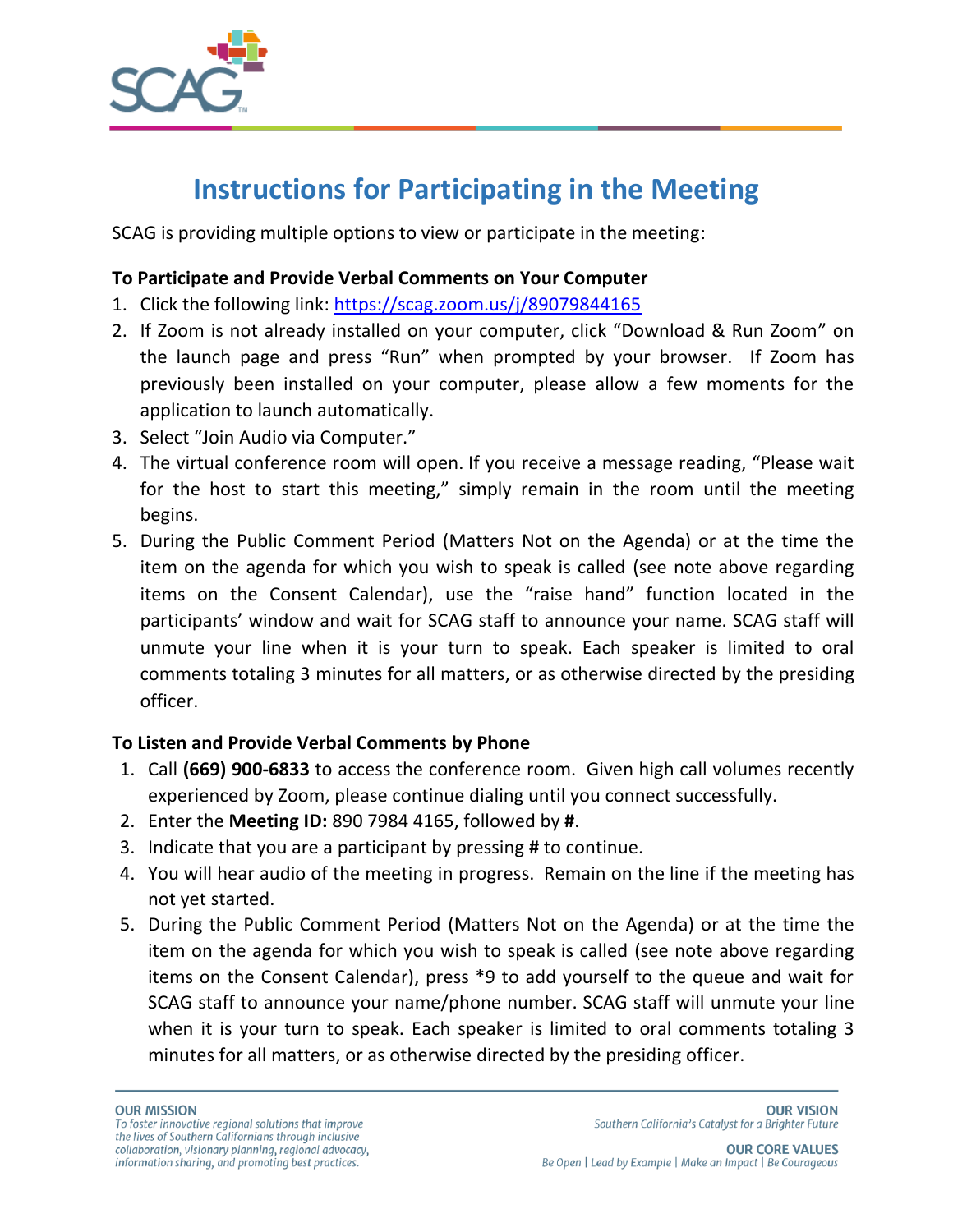

#### **General Assembly Host Committee** *Members –February 2022*

- **1. Sup. Carmen Ramirez, Chair** 2nd Vice Chair, Ventura County
- **2. Hon. Sean Ashton** Downey, RC District 25
- **3. Hon. Art Brown**  TC Vice Chair, Buena Park, RC District 21
- **4. Hon. Margaret Finlay**  Duarte, RC District 35
- **5. Hon. Jan Harnik** 1st Vice Chair, RCTC Representative
- **6. Hon. Peggy Huang** LCMC Vice Chair, TCA Representative
- **7. Hon. Clint Lorimore** President, Eastvale, RC District 4
- **8. Hon. Jorge Marquez** CEHD Chair, Covina, RC District 33
- **9. Hon. David Pollock** EEC Chair, Moorpark, RC District 46
- **10. Hon. Rex Richardson** Imm. Past President, Long Beach, RC District 29
- **11. Hon. Deborah Robertson**  EEC Vice Chair, Rialto, RC District 8
- **12. Hon. Cheryl Viegas-Walker** El Centro, RC District 1
- **13. Hon. Alan Wapner**  LCMC Chair, SBCTA Representative
- **14. Hon. Mark Waronek**  Lomita, SBCCOG
- **15. Hon. Frank A. Yokoyama**  CEHD Vice Chair, Cerritos, RC District 23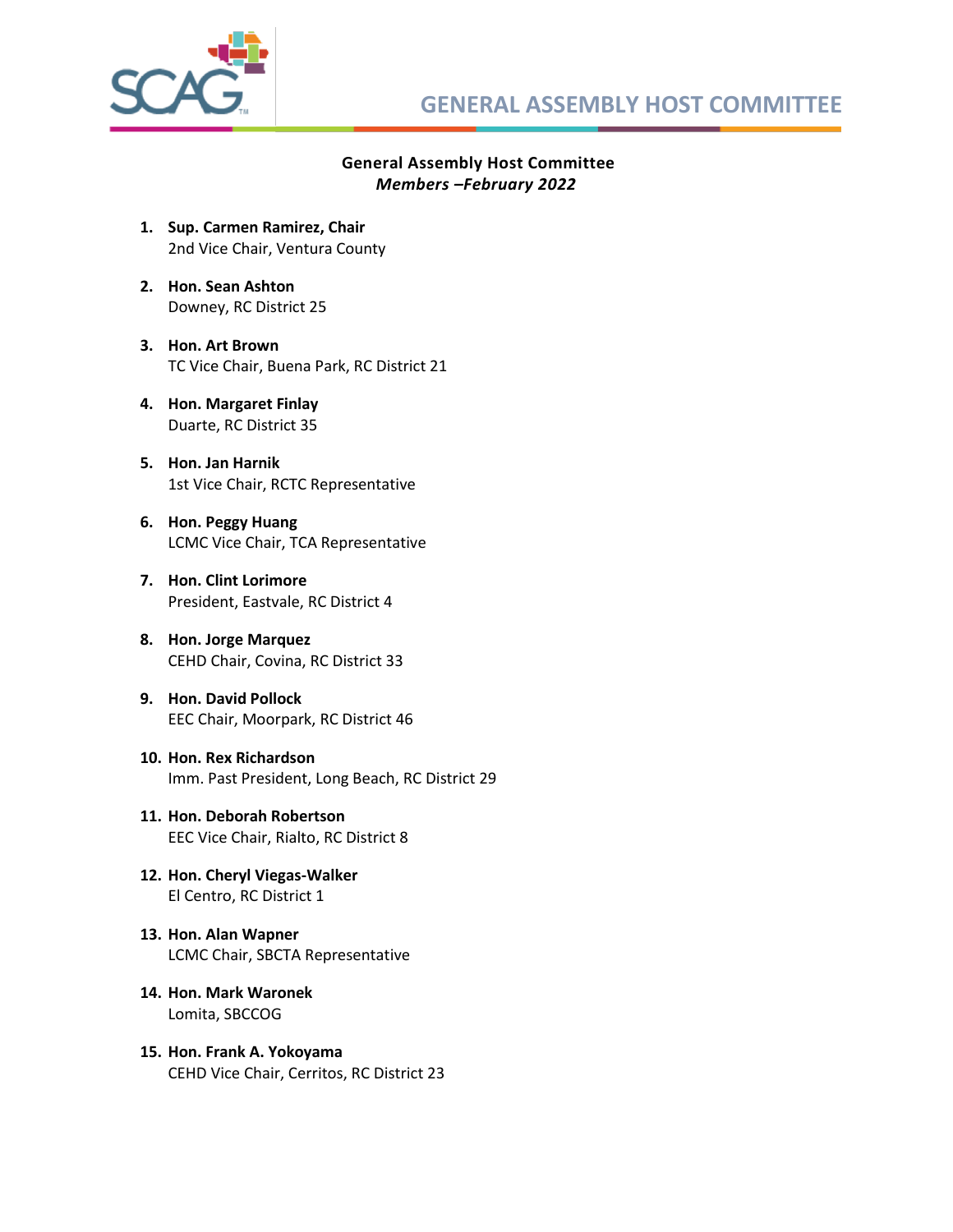

Southern California Association of Governments Remote Participation Only **Monday, February 14, 2022 9:30 AM**

The General Assembly Host Committee may consider and act upon any of the items on the agenda regardless of whether they are listed as Information or Action items.

#### **CALL TO ORDER AND PLEDGE OF ALLEGIANCE** *(The Honorable Carmen Ramirez, Chair)*

#### **PUBLIC COMMENT PERIOD (Matters Not on the Agenda)**

This is the time for persons to comment on any matter pertinent to SCAG's jurisdiction that is *not* listed on the agenda. Although the committee may briefly respond to statements or questions, under state law, matters presented under this item cannot be discussed or acted upon at this time. Public comment for items listed on the agenda will be taken separately as further described below.

*General information for all public comments:* Members of the public are encouraged, but not required, to submit written comments by sending an email to: [ePublicComment@scag.ca.gov](mailto:ePublicComment@scag.ca.gov) by 5pm on Friday, February 11, 2022. Such comments will be transmitted to members of the legislative body and posted on SCAG's website prior to the meeting. Any writings or documents provided to a majority of the General Assembly Host Committee regarding any item on this agenda (other than writings legally exempt from public disclosure) are available at the Office of the Clerk, located at 900 Wilshire Blvd., Suite 1700, Los Angeles, CA 90017 during normal business hours and/or by contacting the office by phone, (213) 630-1420, or email to [aguilarm@scag.ca.gov.](mailto:aguilarm@scag.ca.gov) Written comments received after 5pm on Friday, February 11, 2022, will be announced and included as part of the official record of the meeting. Members of the public wishing to verbally address the General Assembly Host Committee in real time during the meeting will be allowed up to a total of 3 minutes to speak on items on the agenda, with the presiding officer retaining discretion to adjust time limits as necessary to ensure efficient and orderly conduct of the meeting. The presiding officer has the discretion to equally reduce the time limit of all speakers based upon the number of comments received. If you desire to speak on an item listed on the agenda, please wait for the chair to call the item and then indicate your interest in offering public comment by either using the "raise hand" function on your computer or pressing \*9 on your telephone. For purpose of providing public comment for items listed on the Consent Calendar (if there is a Consent Calendar), please indicate that you wish to speak when the Consent Calendar is called; items listed on the Consent Calendar will be acted upon with one motion and there will be no separate discussion of these items unless a member of the legislative body so requests, in which event, the item will be considered separately.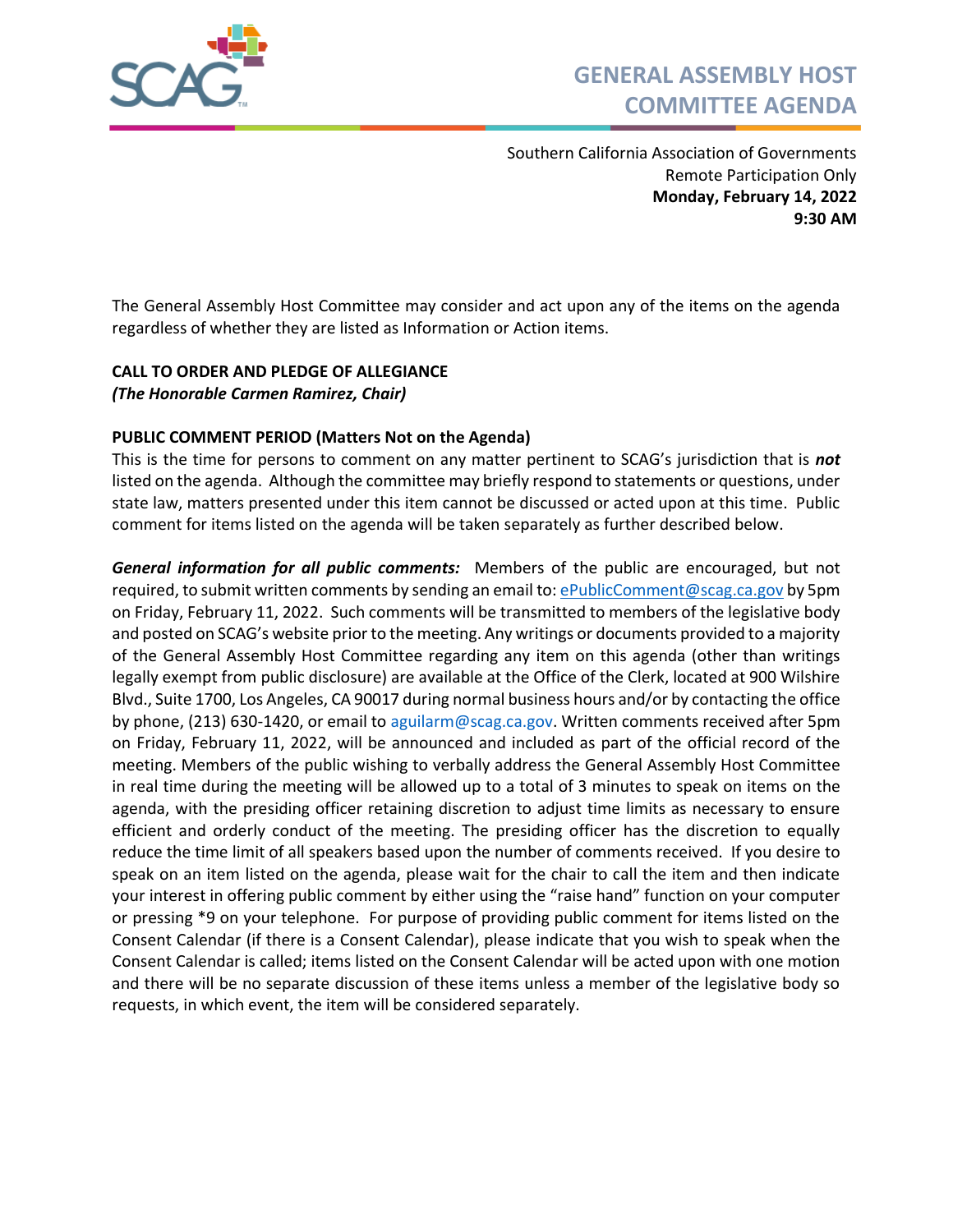

#### **REVIEW AND PRIORITIZE AGENDA ITEMS**

#### **CONSENT CALENDAR**

Approval

1. [Minutes of the Meeting](#page-6-0) – January 24, 2022

#### **INFORMATION/DISCUSSION ITEM**

2. Sponsorship Update *(Houston Laney, Lead – Internal & Website Communications)*

#### **ADJOURNMENT**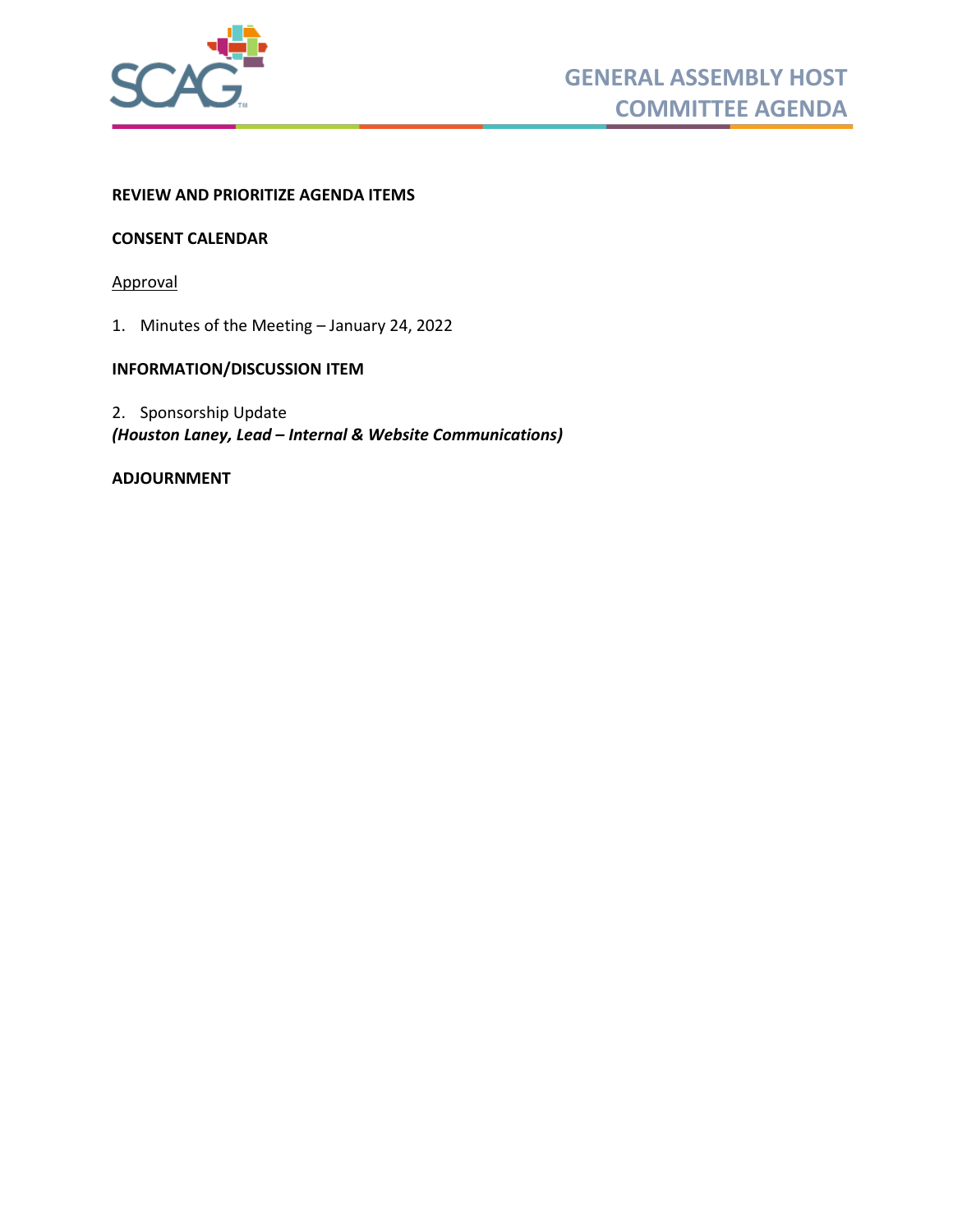<span id="page-6-0"></span>

Southern California Association of Governments Remote Participation Only **February 14, 2022**

#### **MINUTES OF THE MEETING GENERAL ASSEMBLY HOST COMMITTEE (GAHC) MONDAY, JANUARY 24, 2022**

THE FOLLOWING MINUTES IS A SUMMARY OF ACTIONS TAKEN BY THE GENERAL ASSEMBLY HOST COMMITTEE (GAHC). A VIDEO AND AUDIO RECORDING OF THE ACTUAL MEETING IS AVAILABLE AT: [http://scag.iqm2.com/Citizens/.](http://scag.iqm2.com/Citizens/)

The General Assembly Host Committee (GAHC) of the Southern California Association of Governments (SCAG) held its meeting virtually (telephonically and electronically), given the declared state of emergency (pursuant to State of Emergency Proclamation dated March 4, 2020) and local public health directives imposing and recommending social distancing measures due to the threat of COVID-19, and pursuant to Government Code Section 54953(e)(1)(A). A quorum was present.

#### **Members Present**

| Hon. Carmen Ramirez, 2 <sup>nd</sup> Vice President, Chair |                   | <b>Ventura County</b> |
|------------------------------------------------------------|-------------------|-----------------------|
| Hon. Art Brown, Vice Chair, TC                             | <b>Buena Park</b> | District 21           |
| Hon. Margaret E. Finlay                                    | Duarte            | District 35           |
| Hon. Jan Harnik, 1st Vice President                        |                   | <b>RCTC</b>           |
| Hon. Peggy Huang, Vice Chair, LCMC                         |                   | <b>TCA</b>            |
| Hon. Jorge Marquez, Chair, CEHD                            | Covina            | District 33           |
| Hon. David Pollock, Chair, EEC                             | Moorpark          | District 46           |
| Hon. Deborah Robertson, Vice Chair, EEC                    | Rialto            | District 8            |
| Hon. Cheryl Viegas-Walker, President's Appt.               | El Centro         | District 1            |
| Hon. Mark Waronek                                          | Lomita            | <b>SBCCOG</b>         |
| Hon. Frank Yokoyama, Vice Chair, CEHD                      | Cerritos          | District 23           |
| <b>Members Not Present</b>                                 |                   |                       |
| Hon. Sean Ashton, Chair, TC                                | Downey            | District 25           |
| Hon. Clint Lorimore, President                             | Eastvale          | District 4            |
| Hon. Rex Richardson, Imm. Past President                   | Long Beach        | District 29           |
| Hon. Alan D. Wapner, Chair, LCMC                           |                   | <b>SBCTA</b>          |

#### **Staff Present**

Houston Laney, Lead – Internal Government and Public Affairs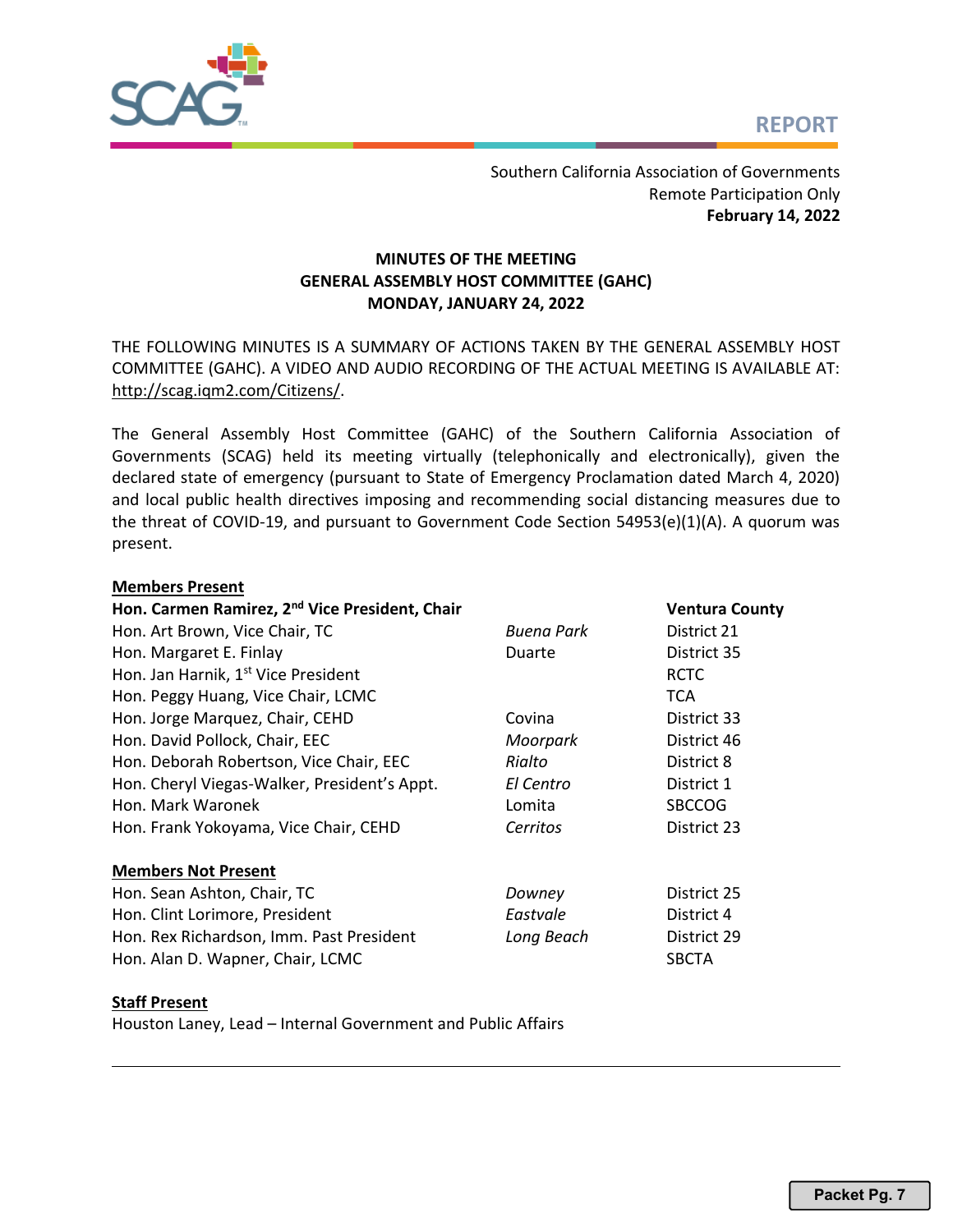



Maggie Aguilar, Clerk of the Board

#### **CALL TO ORDER AND PLEDGE OF ALLEGIANCE**

The Honorable Carmen Ramirez called the meeting to order at 9:34 a.m. Chair Ramirez asked Hon. Jorge Marquez, Covina, District 33, to lead the Pledge of Allegiance.

Given the declared state of emergency (pursuant to State of Emergency Proclamation dated March 4, 2020) and local public health directives imposing and recommending social distancing measures due to the threat of COVID-19, and pursuant to Government Code Section 54953(e)(1)(A), Chair Ramirez announced the meeting was being held virtually (telephonically and electronically).

#### **PUBLIC COMMENT PERIOD**

Chair Ramirez opened the Public Comment Period and outlined instructions for public comments. She noted this was the time for persons to comment on any matter pertinent to SCAG's jurisdiction that were not listed on the agenda.

She reminded the public to submit comments via email to [ePublicComment@scag.ca.gov.](mailto:ePublicComment@scag.ca.gov) The Clerk acknowledged there were no written public comments received by email before the 5 p.m. deadline or after the deadline.

Seeing no public comment speakers, Chair Ramirez closed the Public Comment Period.

#### **REVIEW AND PRIORITIZE AGENDA ITEMS**

There was no prioritization of agenda items.

#### **CONSENT CALENDAR**

Chair Ramirez opened the Public Comment Period.

Seeing no public comment speakers, Chair Ramirez closed the Public Comment Period.

#### Approval

1. Minutes of the Meeting – January 10, 2022

A MOTION was made (Brown) to approve Consent Calendar, Item 1. Motion was SECONDED (Finlay) and passed by the following votes: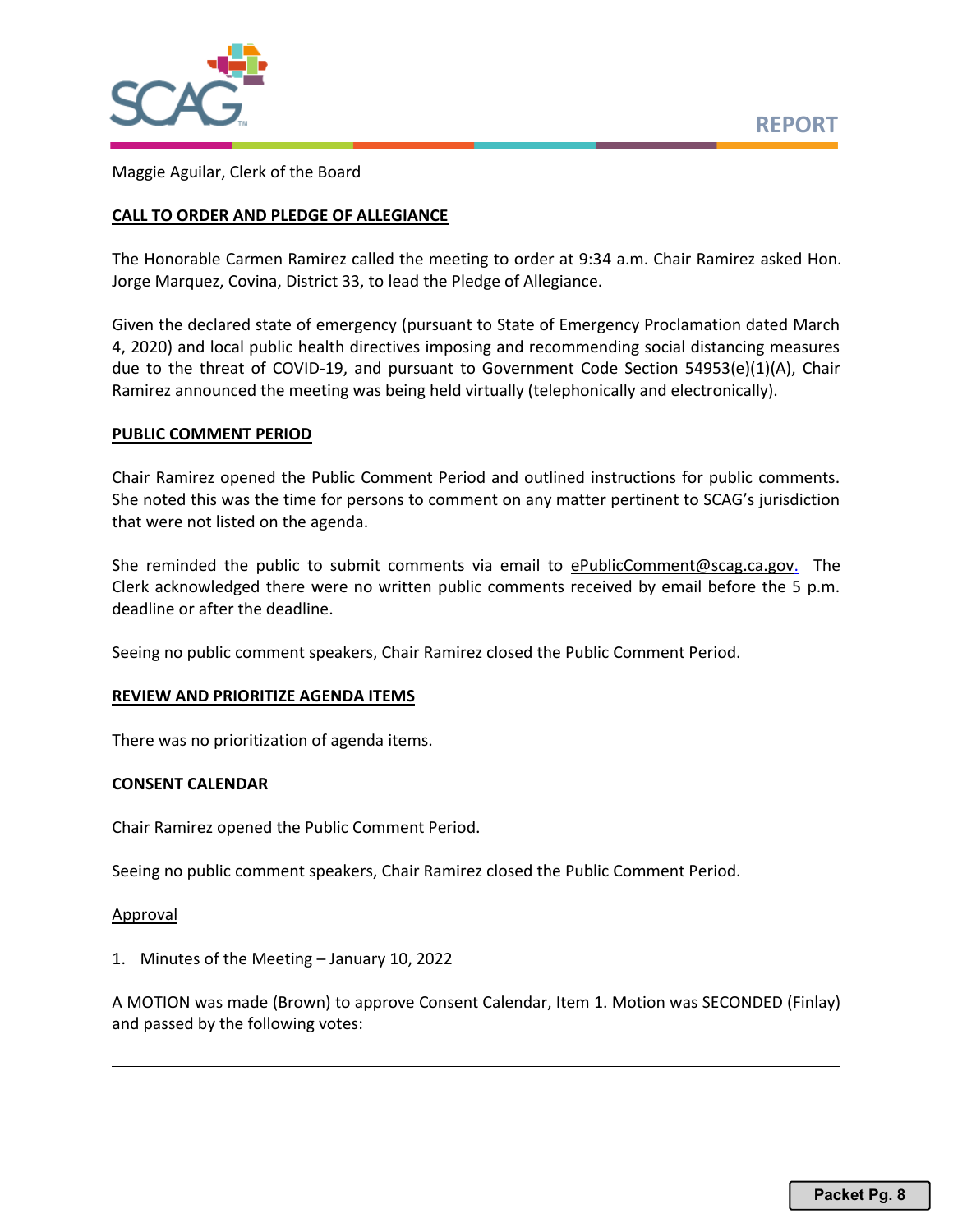



- **AYES:** Brown, Finlay, Harnik, Huang, Marquez, Pollock, Ramirez, Robertson, Viegas-Walker, Waronek, and Yokoyama (11)
- **NOES:** None (0)
- **ABSTAIN:** None (0)

#### **INFORMATION/DISCUSSION ITEM**

2. Sponsorship Update

Chair Ramirez opened the Public Comment Period.

Seeing no public comment speakers, Chair Ramirez closed the Public Comment Period.

Houston Laney, Lead Internal and Website Communications, provided a brief update on the sponsorship efforts. Mr. Laney noted that since January 10, SCAG went from \$25,000 in sponsorships to just slightly under \$75,000. He noted recent sponsors as follows:

- Southern California Edison, \$30,000
- Spectrum (Technology Sponsor), \$7,500
- Port of Los Angeles (Gold Sponsor), \$5,000
- California Air Resources Board (Gold Sponsor), \$5,000
- Regional Economic Models, Inc. (Silver Sponsor), \$3,000
- Nationwide Environmental Services (Bronze Sponsor), \$1,000
- Richards, Watson and Gershon (Bronze Sponsor), \$1,000

He reported that to-date they had 10 confirmed sponsors, which was 30% of their 2022 goal. Mr. Laney reminded the members to submit the self-certification form of the event sponsorship policy and procedures.

Hon. Cheryl Viegas-Walker, El Centro, District 1, asked if they [Committee] had talked about the requirements for sponsorships of \$5,000. Mr. Laney acknowledged the question and noted that they had not talked about behest payments. He noted that if sponsorships were over \$5,000, staff would help members with completing FPPC Form 803.

Hon. Viegas-Walker stated that she wanted to make sure that the Committee members understood that if they were in any way involved in solicitation of a donation of \$5,000 or more, there were